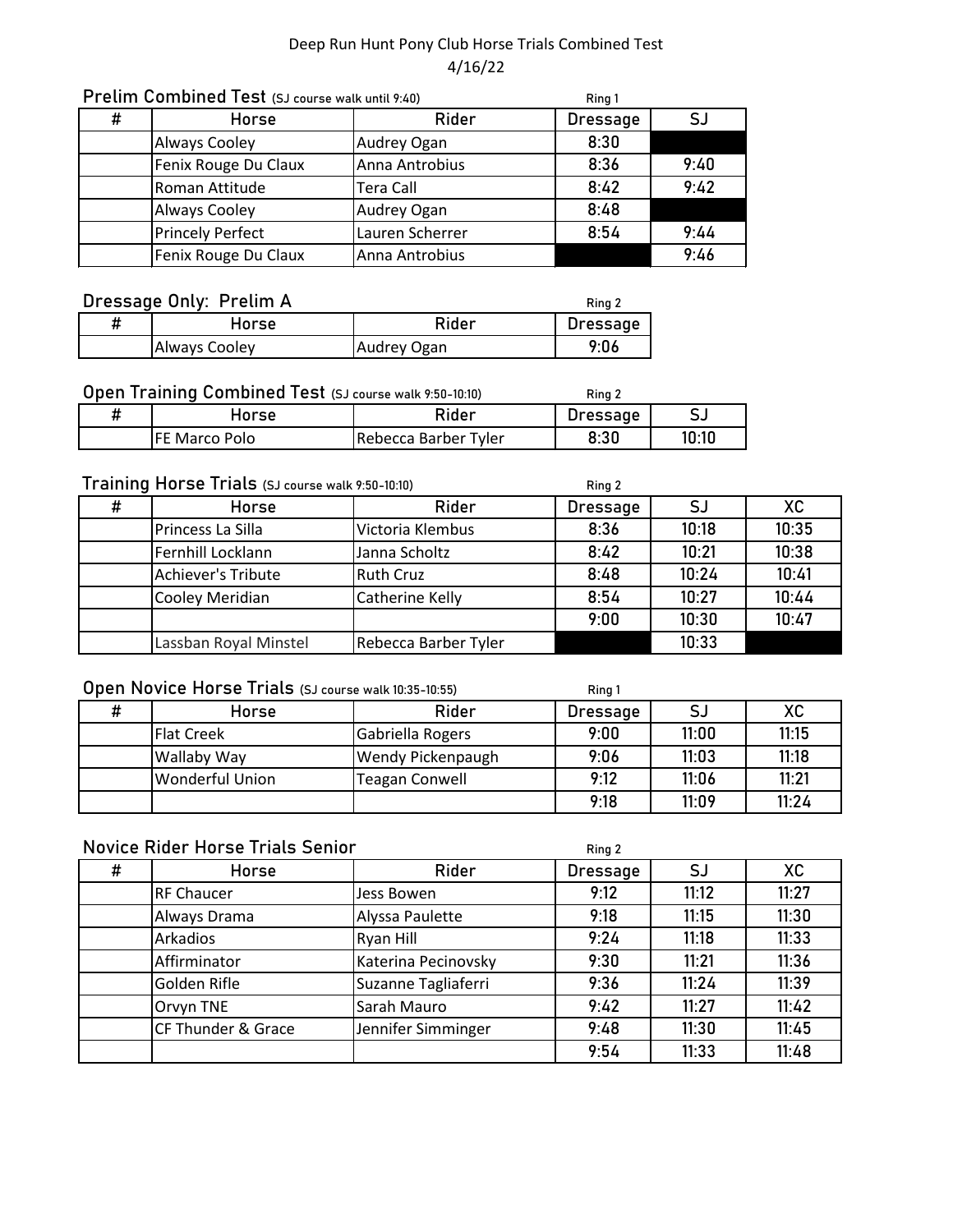### Novice Rider Horse Trials Junior

| Novice Rider Horse Trials Junior |                      |                     | Ring 1   |       |       |
|----------------------------------|----------------------|---------------------|----------|-------|-------|
| Ħ                                | Horse                | Rider               | Dressage | S.    | ХC    |
|                                  | Perfect Storm        | <b>I</b> Mia Valdez | 9:24     | 11:36 | 11:51 |
|                                  | The Magicians Nephew | Daisy Shumaker      | 9:30     | 11:39 | 11:54 |
|                                  | <b>Prinz SW</b>      | Kate Wood           | 9:36     | 11:42 | 11:57 |

### Novice Combined Test

| <b>Novice Combined Test</b> |       |                   | Ring |       |
|-----------------------------|-------|-------------------|------|-------|
|                             | Horse | Rider<br>Dressage |      |       |
|                             | Ranon | Julia Hecking     | 9:42 | 11:45 |

#### **Ring 2** Open Beginner Novice Horse Trials (SJ course walk 11:45-12:05)

| # | <b>Horse</b>                | Rider                  | <b>Dressage</b> | SJ    | XC    |
|---|-----------------------------|------------------------|-----------------|-------|-------|
|   | IRomeo                      | Laura Hurst            | 10:00           | 12:05 | 12:20 |
|   | <b>Witten Valley</b>        | Alyssa Lapierre        | 10:06           | 12:08 | 12:23 |
|   | Notion In Motion            | Alex Austin            | 10:12           | 12:11 | 12:26 |
|   | <b>Road To Redemption</b>   | <b>Elizabeth Davis</b> | 10:18           | 12:14 | 12:29 |
|   | Mavericks Northern Hot Shot | Mary Millhiser         | 10:24           | 12:17 | 12:32 |
|   | Cooley Corraghy Diamond     | Kim Severson           | 10:30           | 12:20 | 12:35 |
|   | Partly Puzzled              | Megan Hopkins          | 10:36           | 12:23 | 12:38 |

### Beginner Novice Rider Horse Trials Senior

| Beginner Novice Rider Horse Trials Senior |                  |                      | Ring 1          |       |       |
|-------------------------------------------|------------------|----------------------|-----------------|-------|-------|
| #                                         | Horse            | Rider                | <b>Dressage</b> | SJ    | XC    |
|                                           | Sugar High       | Emma Mason           | 9:48            | 12:26 | 12:41 |
|                                           | The Great Gatsby | <b>Morgan Burton</b> | 9:54            | 12:29 | 12:44 |
|                                           | Hope             | Amber Lawrence       | 10:00           | 12:32 | 12:47 |
|                                           | Little Sorrow    | Yvette Joyce         | 10:06           | 12:35 | 12:50 |
|                                           | Patuxent Sailor  | Jordan Muniz         | 10:12           | 12:38 | 12:53 |
|                                           | Vidia            | Sandi Nelson         | 10:18           | 12:41 | 12:56 |
|                                           |                  |                      | 10:24           | 12:44 | 12:59 |

#### **Short Break 10:30-11:00**

### Beginner Novice Rider Horse Trials Junior

| Beginner Novice Rider Horse Trials Junior |                     |                        | Ring 1          |       |      |
|-------------------------------------------|---------------------|------------------------|-----------------|-------|------|
| #                                         | Horse               | Rider                  | <b>Dressage</b> | SJ    | XC   |
|                                           | Huckleberry Finn    | <b>Abigail Haskins</b> | 11:00           | 12:47 | 1:02 |
|                                           | Dragonthorn Steed   | Pippa Cook             | 11:06           | 12:50 | 1:05 |
|                                           | Gortglas Crazy Love | Frances Lawson         | 11:12           | 12:53 | 1:08 |
|                                           | Lil Rascal          | Olivia Schrag          | 11:18           | 12:56 | 1:11 |
|                                           | Zipped Up Kicks     | Raina LaBonte          | 11:24           | 12:59 | 1:14 |
|                                           | Normandy Beach      | Andi Slayton           | 11:30           | 1:02  | 1:17 |
|                                           | Mountain Jewel      | Selah Bowman           | 11:36           | 1:05  | 1:20 |
|                                           | Chasingthegame      | <b>Caitlin Stearns</b> | 11:42           | 1:08  | 1:23 |
|                                           |                     |                        | 11:48           | 1:11  | 1:26 |

### Open Beginner Novice Combined Test

| Open Beginner Novice Combined Test |                           | Ring 2                   |          |      |
|------------------------------------|---------------------------|--------------------------|----------|------|
|                                    | Horse                     | Rider                    | Dressage |      |
|                                    | <b>Black Patent Shoes</b> | <b>IAdrianna Nannini</b> | 11:12    | 1:14 |

### **Short Break 10:42-11:12**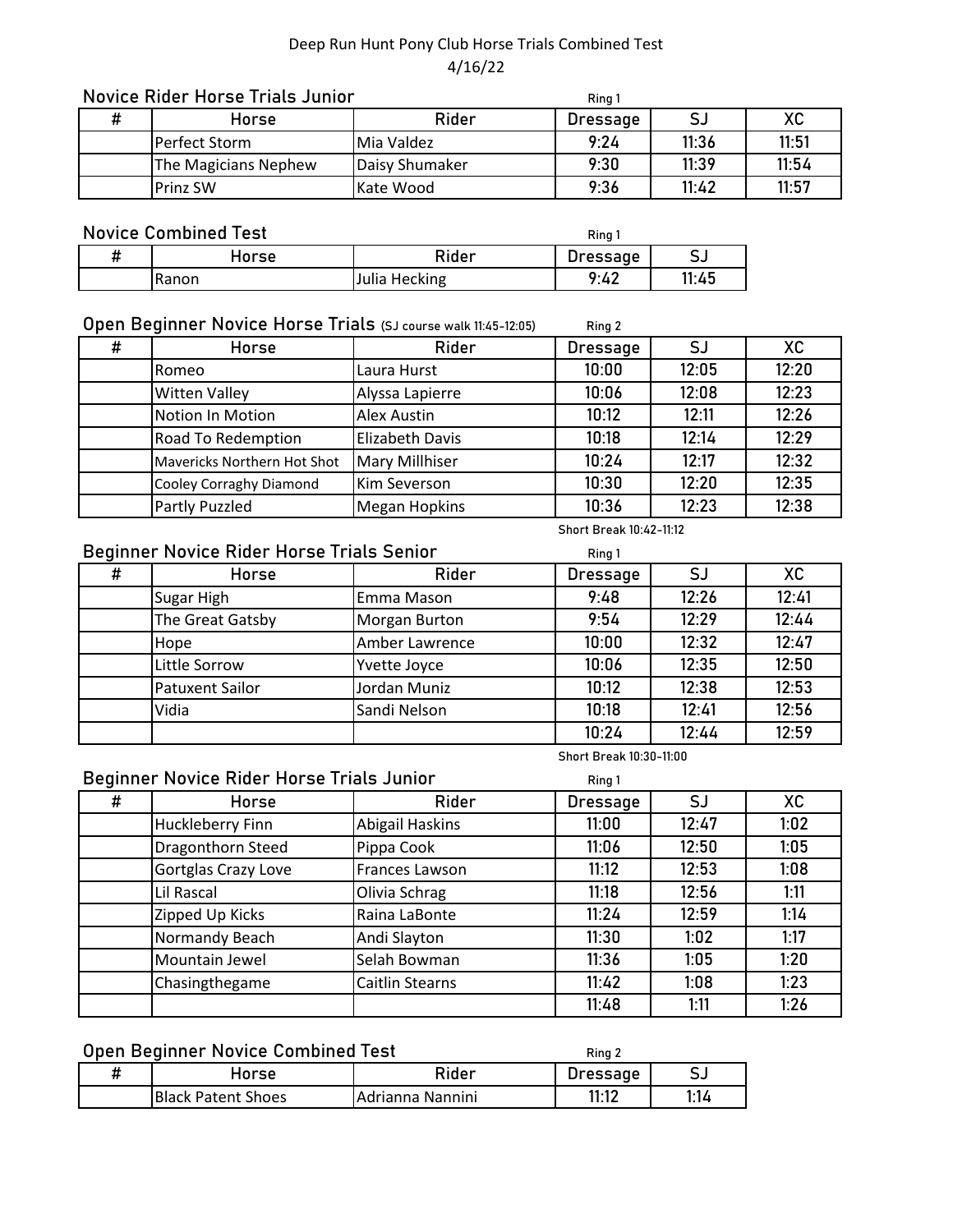| <b>Beginner Novice Rider Combined Test</b> |                              |                 | Ring 2          |      |
|--------------------------------------------|------------------------------|-----------------|-----------------|------|
| #                                          | Horse                        | Rider           | <b>Dressage</b> | S.   |
|                                            | <b>Fernhill Tick The Box</b> | Ella Hastings   | 11:18           | 1:17 |
|                                            | Vaya Con Dios                | Gabriella Muniz | 11:24           | 1:20 |
|                                            | <b>Sterling</b>              | Kate Sandbek    | 11:30           | 1:23 |

# Open Intro Novice Horse Trials (SJ course walk 1:25-1:45)

| # | Horse              | Rider                | Dressage |      | XC   |
|---|--------------------|----------------------|----------|------|------|
|   | <b>Sterling</b>    | Kate Sandbek         |          |      | 1:57 |
|   | Diamond's Castiel  | Gabriella Rogers     | 11:36    | 1.45 | 2:00 |
|   | Tantaliza          | <b>Emily Graeser</b> | 11:42    | 1.47 | 2:02 |
|   | <b>Show Talent</b> | Grace Speed          | 11:48    | 1.49 | 2:04 |

**Ring 2**

**Ring 2**

### Intro Novice Rider Horse Trials Senior

| # | Horse             | Rider                 | Dressage | SJ   | XC   |
|---|-------------------|-----------------------|----------|------|------|
|   | Lacey             | <b>Elinor Call</b>    | 11:54    | 1:51 | 2:06 |
|   | Harlequin Romance | Delany Satterfield    | 12:00    | 1:53 | 2:08 |
|   | River             | <b>Emily Dunevant</b> | 12:06    | 1:55 | 2:10 |
|   | Themiscyra        | Celeste Coulter       | 12:12    | 1:57 | 2:12 |
|   |                   |                       | 12:18    | 1:59 | 2:14 |

### Intro Novice Rider Horse Trials Junior A

|   | Intro Novice Rider Horse Trials Junior A |                       | Ring 1          |      |      |
|---|------------------------------------------|-----------------------|-----------------|------|------|
| # | Horse                                    | Rider                 | <b>Dressage</b> | SJ   | XC   |
|   | Sugar N' Spice                           | Anna Shores           | 11:54           | 2:01 | 2:16 |
|   | Moonshine                                | <b>Alexis Souder</b>  | 12:00           | 2:03 | 2:18 |
|   | Magic Mike                               | <b>Hailey Slayton</b> | 12:06           | 2:05 | 2:20 |
|   | Jasper                                   | Caroline Wood         | 12:12           | 2:07 | 2:22 |
|   |                                          |                       | 12:18           | 2:09 | 2:24 |

### Intro Novice Combined Test Senior

| # | <b>Horse</b>              | Rider                | Dressage |      |
|---|---------------------------|----------------------|----------|------|
|   | Macchiato                 | Leslie Terry         | 12:24    | 2:11 |
|   | <b>Cooley High Waters</b> | <b>Terry Elzinga</b> | 12:30    | 2:13 |
|   | Meridian GKF              | Amy Allen            | 12:36    | 2:15 |
|   | Newton's Apple            | Kimberly Kelly       | 12:42    | 2:17 |
|   | Sam                       | <b>Beth Winn</b>     | 12:48    | 2:19 |

# Open Cross Rails Combined Test (SJ course walk 2:20-2:40)

| Horse                    | Rider                   | Dressage |      |
|--------------------------|-------------------------|----------|------|
| <b>IKorczak</b>          | lRebecca Barber Tvler   | 12:24    | 2:40 |
| <b>I</b> Don't Do It Mom | <b>I</b> Manuela Curtis | 12:30    | 2:42 |

# Cross Rails Combined Test Senior

| Horse   | Rider            | Dressage |      |
|---------|------------------|----------|------|
| Porthos | Tammie Conway    | 12:36    | 2:44 |
| Capulet | IRebecca Hottman | 12:42    | 2:46 |

**Ring 1**

**Ring 1**

**Ring 2**